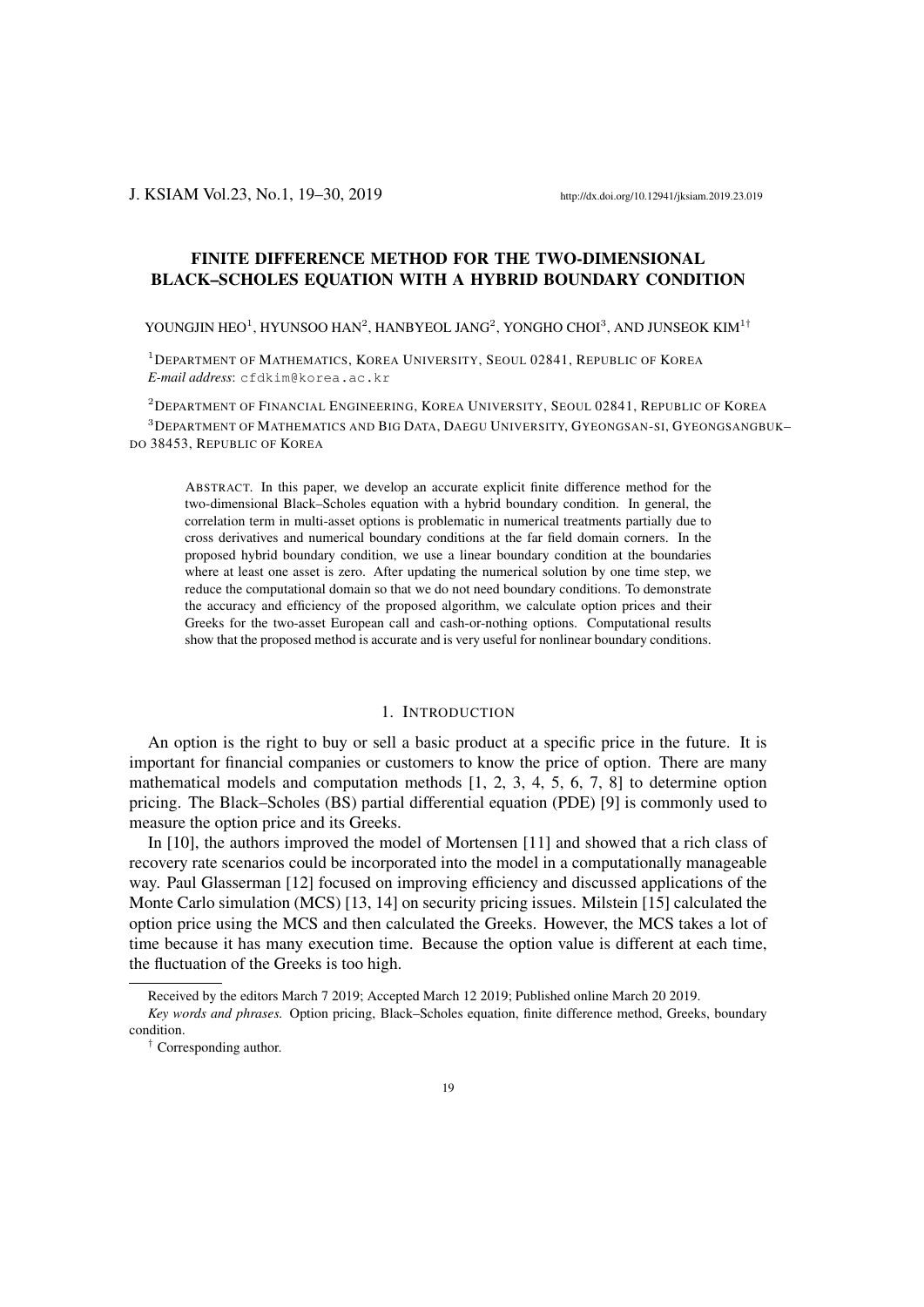One of the other numerical methods is the finite difference method (FDM) [16, 17, 18, 19]. Foulon [20] used semi-discretization of the Heston PDE by using FDM on non-uniform grids and solved the equation using the alternating direction implicit (ADI [21]) on two dimensions. In [22], the authors suggested operator splitting method (OSM) for solving the linear complementarity problems arising from the pricing of American options with two assets. In [23], the authors proposed the numerical contour integral method for free-boundary PDE to solve American volatility option pricing. In [25], the authors used the Laplace Transform Method with two free boundaries for pricing American CEV strangles Option.

The problematic part in solving a two-dimensional BS equation with an implicit method is the cross differential term. Therefore, the cross differential term is typically treated as an explicit manner. In particular, at the corner point, i.e., where both the underlying assets are maximum, the solution is highly dependent on the boundary treatment. In this paper, we extend the previous work [24] for the one-dimensional no boundary method to the two-dimensional BS equation:

$$
\frac{\partial u}{\partial t} = -\frac{\sigma_1^2 x^2}{2} \frac{\partial^2 u}{\partial x^2} - \frac{\sigma_2^2 y^2}{2} \frac{\partial^2 u}{\partial y^2} - \rho \sigma_1 \sigma_2 x y \frac{\partial^2 u}{\partial x \partial y} - r x \frac{\partial u}{\partial x} - r y \frac{\partial u}{\partial y} + r u \quad (1.1)
$$
  
for  $(x, y, t) \in (0, \infty) \times (0, \infty) \times [0, T)$ 

with the final payoff condition  $u(x, y, T) =$  payoff $(x, y)$  at expiry *T*, where *x*, *y* are the value of underlying assets,  $u(x, y, t)$  is the option price, r is the risk–free rate,  $\rho$  is the correlation value between  $x, y$  and  $\sigma_1, \sigma_2$  are the volatility of underlying assets, respectively. After applying the change of variable  $\tau = T - t$  to Eq. (1.1) and truncate the infinite domain into a finite computational domain, we have the following natural initial boundary value problem

$$
\frac{\partial u}{\partial \tau} = \frac{\sigma_1^2 x^2}{2} \frac{\partial^2 u}{\partial x^2} + \frac{\sigma_2^2 y^2}{2} \frac{\partial^2 u}{\partial y^2} + \rho \sigma_1 \sigma_2 xy \frac{\partial^2 u}{\partial x \partial y} + rx \frac{\partial u}{\partial x} + ry \frac{\partial u}{\partial y} - ru \quad (1.2)
$$
  
for  $(x, y, \tau) \in \Omega \times (0, T]$ ,

where  $\Omega = (0, x_{max}) \times (0, y_{max})$ .

The main purpose of this paper is to develop a hybrid boundary condition for the twodimensional BS equation so that we can avoid extrapolation problem at the corner point and get stable numerical solutions.

This paper is organized as follows. In Section 2, we provide the numerical solution algorithm for the two-dimensional BS model. In Section 3, we present the computational results using the proposed hybrid boundary condition. Finally, conclusions are drawn in Section 4.

### 2. NUMERICAL SOLUTION

We discretize the BS equation on a non-uniform grid as shown in Fig. 1. Let  $h_{i-1}$  =  $x_i - x_{i-1}$  and  $h_{j-1} = y_j - y_{j-1}$  be the non-uniform space step sizes in the *x*- and *y*-directions, respectively. Here,  $x_0 = y_0 = 0$ . Let us denote  $u(x_i, y_j, \tau^n)$  by  $u_{ij}^n$ , which is a numerical approximation of the solution, where  $\tau^n = n\Delta\tau$  and  $\Delta\tau$  is a time step. The two-dimensional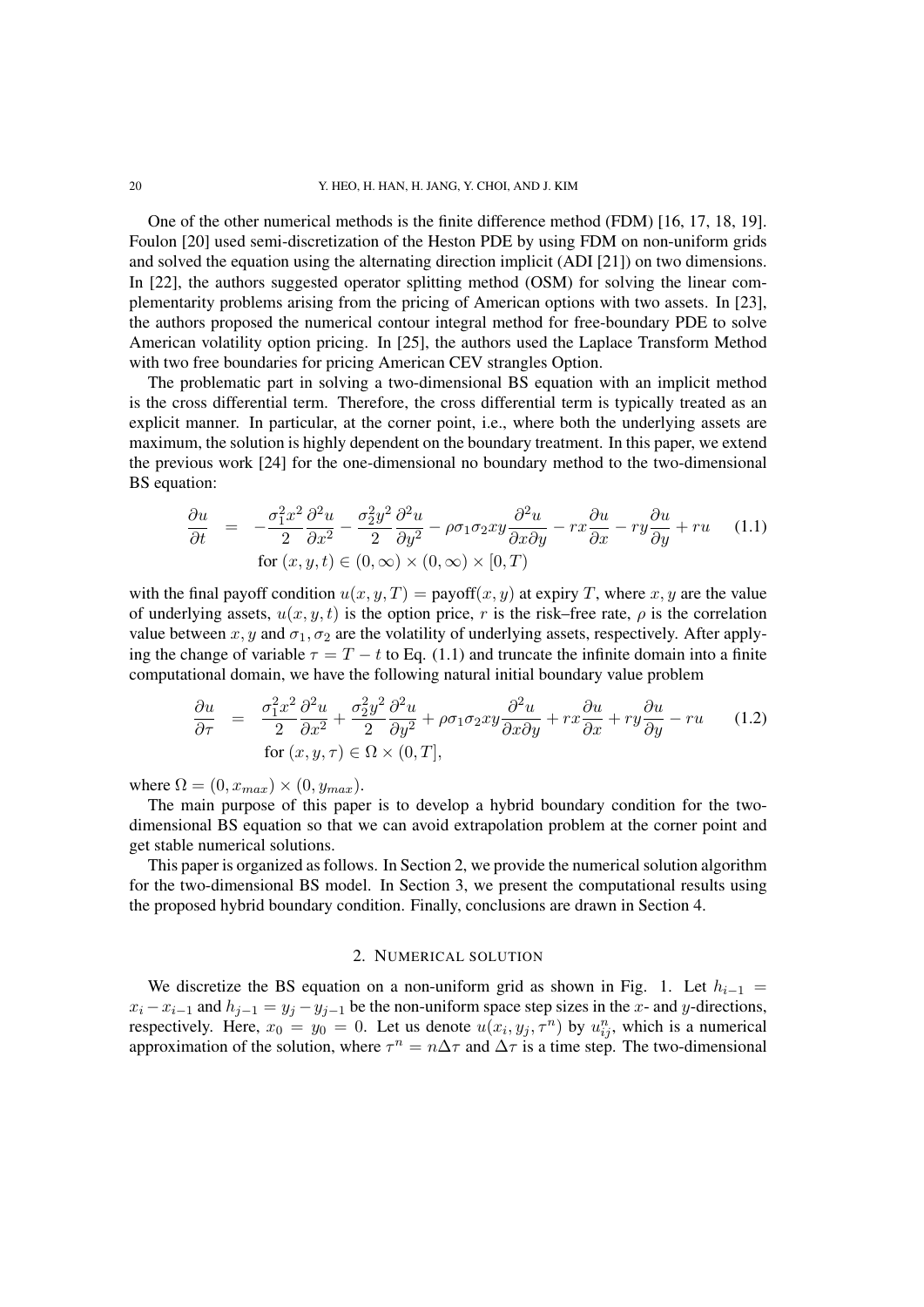

FIGURE 1. Temporal evolution of computational domain.

BS Eq. (1.2) is discretized as

$$
\frac{u_{ij}^{n+1} - u_{ij}^n}{\Delta \tau} = \frac{(\sigma_1 x_i)^2}{2} \left(\frac{\partial^2 u}{\partial x^2}\right)_{ij}^n + \frac{(\sigma_2 y_j)^2}{2} \left(\frac{\partial^2 u}{\partial y^2}\right)_{ij}^n + \rho \sigma_1 \sigma_2 x_i y_j \left(\frac{\partial^2 u}{\partial x \partial y}\right)_{ij}^n + r x_i \left(\frac{\partial u}{\partial x}\right)_{ij}^n + r y_j \left(\frac{\partial u}{\partial y}\right)_{ij}^n - r u_{ij}^n,
$$
\n(2.1)

where

$$
\begin{aligned}\n\left(\frac{\partial u}{\partial x}\right)_{ij}^{n} &= \frac{h_{i-1}}{h_{i}(h_{i-1}+h_{i})}u_{i+1,j}^{n} + \frac{h_{i}-h_{i-1}}{h_{i-1}h_{i}}u_{ij}^{n} - \frac{h_{i}}{h_{i-1}(h_{i-1}+h_{i})}u_{i-1,j}^{n}, \\
\left(\frac{\partial u}{\partial y}\right)_{ij}^{n} &= \frac{h_{j-1}}{h_{j}(h_{j-1}+h_{j})}u_{i,j+1}^{n} + \frac{h_{j}-h_{j-1}}{h_{j-1}h_{j}}u_{ij}^{n} - \frac{h_{j}}{h_{j-1}(h_{j-1}+h_{j})}u_{i,j-1}^{n}, \\
\left(\frac{\partial^{2} u}{\partial x^{2}}\right)_{ij}^{n} &= \frac{2}{h_{i}(h_{i-1}+h_{i})}u_{i+1,j}^{n} - \frac{2}{h_{i-1}h_{i}}u_{ij}^{n} + \frac{2}{h_{i-1}(h_{i-1}+h_{i})}u_{i-1,j}^{n}, \\
\left(\frac{\partial^{2} u}{\partial y^{2}}\right)_{ij}^{n} &= \frac{2}{h_{j}(h_{j-1}+h_{j})}u_{i,j+1}^{n} - \frac{2}{h_{j-1}h_{j}}u_{ij}^{n} + \frac{2}{h_{j-1}(h_{j-1}+h_{j})}u_{i,j-1}^{n}, \\
\left(\frac{\partial^{2} u}{\partial x \partial y}\right)_{ij}^{n} &= \frac{u_{ij}^{n} - u_{i,j-1}^{n} - u_{i-1,j}^{n} + u_{i-1,j-1}^{n}}{h_{i-1}h_{j-1}}.\n\end{aligned}
$$

Rewriting Eq. (2.1) gives

$$
u_{ij}^{n+1} = \Delta \tau \left[ \left( \frac{(\sigma_1 x_i)^2}{h_{i-1}(h_{i-1} + h_i)} - \frac{rx_i h_i}{h_{i-1}(h_{i-1} + h_i)} - \frac{\rho \sigma_1 \sigma_2 x_i y_j}{h_{i-1} h_{j-1}} \right) u_{i-1,j}^n \right]
$$

$$
+ \left( \frac{(\sigma_2 y_j)^2}{h_{j-1}(h_{j-1} + h_j)} - \frac{ry_j h_j}{h_{j-1}(h_{j-1} + h_j)} - \frac{\rho \sigma_1 \sigma_2 x_i y_j}{h_{i-1} h_{j-1}} \right) u_{i,j-1}^n
$$

$$
+ \left( \frac{1}{\Delta \tau} - \frac{(\sigma_1 x_i)^2}{h_{i-1} h_i} - \frac{(\sigma_2 y_j)^2}{h_{j-1} h_j} + \frac{\rho \sigma_1 \sigma_2 x_i y_j}{h_{i-1} h_{j-1}} + \frac{h_i - h_{i-1}}{h_{i-1} h_i} + \frac{h_j - h_{j-1}}{h_{j-1} h_j} - r \right) u_{ij}^n
$$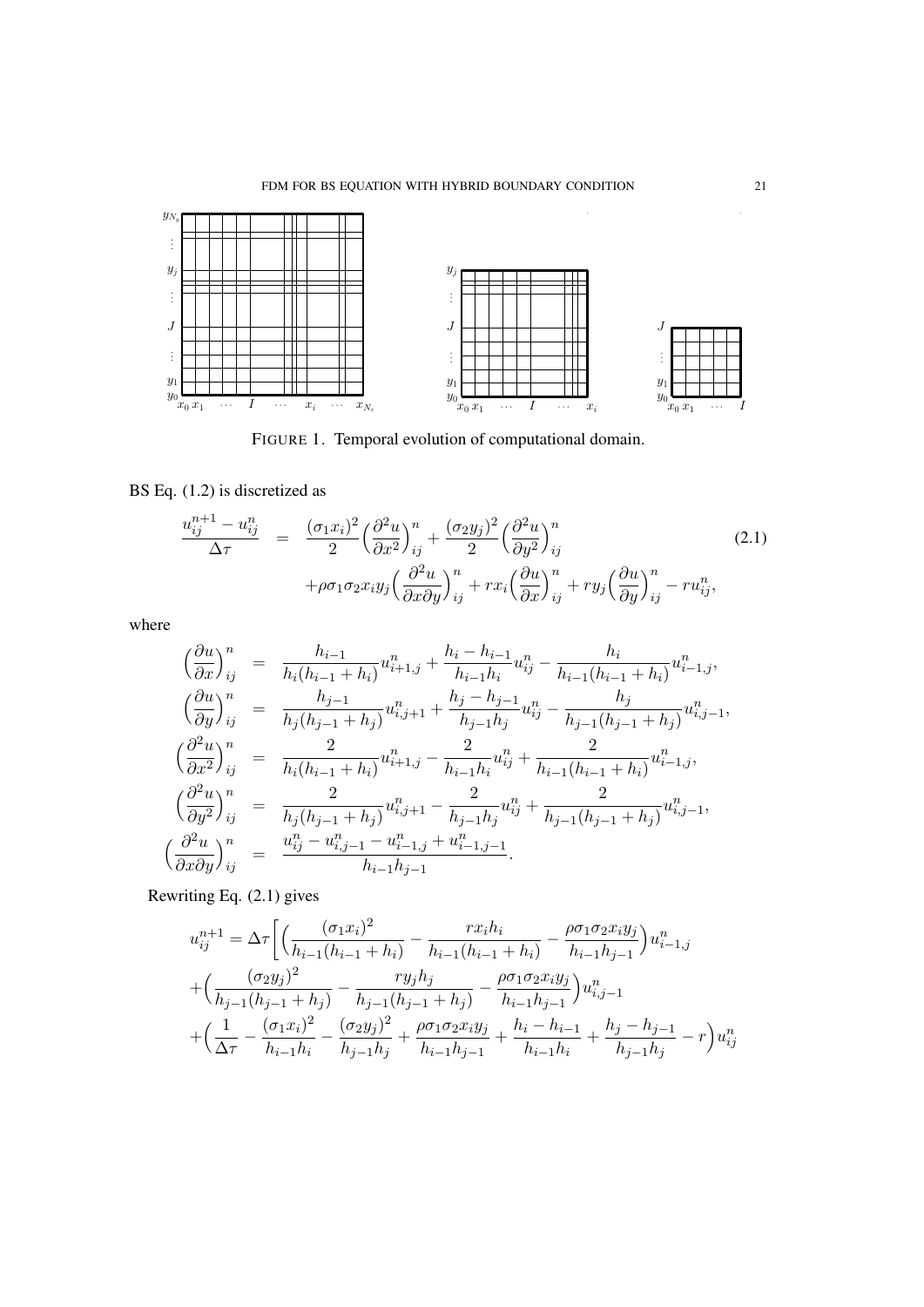$$
+\left(\frac{(\sigma_1 x_i)^2}{h_i(h_{i-1} + h_i)} + \frac{rx_ih_{i-1}}{h_i(h_{i-1} + h_i)}\right)u_{i+1,j}^n
$$
  
+
$$
\left(\frac{(\sigma_2 y_j)^2}{h_j(h_{j-1} + h_j)} + \frac{ry_jh_{j-1}}{h_j(h_{j-1} + h_j)}\right)u_{i,j+1}^n + \frac{\rho\sigma_1\sigma_2 x_iy_j}{h_{i-1}h_{j-1}}u_{i-1,j-1}^n,
$$
  
for  $i = 1, ..., N_x, j = 1, ..., N_y$ , and  $n = 0, ..., N_\tau - 1$ , (2.2)

where  $N_x$ ,  $N_y$ , and  $N_\tau = T/\Delta \tau$  are the number of grid points in the *x*-, *y*-, and  $\tau$ - direction, respectively. To make the coefficient of  $u_{ij}^n$  be positive, the following should be satisfied:

$$
\frac{1}{\Delta \tau} > \frac{(\sigma_1 x_i)^2}{h_{i-1} h_i} + \frac{(\sigma_2 y_j)^2}{h_{j-1} h_j} - \frac{\rho \sigma_1 \sigma_2 x_i y_j}{h_{i-1} h_{j-1}} - \frac{h_i - h_{i-1}}{h_{i-1} h_i} - \frac{h_j - h_{j-1}}{h_{j-1} h_j} + r.
$$
 (2.3)

Suppose the step size is uniform, i.e.,  $h_i = h_j = h$  for some constant *h*. Then, we have

$$
\Delta \tau < f(x_i, y_j) = \frac{h^2}{(\sigma_1 x_i)^2 + (\sigma_2 y_j)^2 + rh^2 - \rho \sigma_1 \sigma_2 x_i y_j}.
$$

In Fig. 2, (a) and (b) show a mesh plot and contour lines of  $f(x_i, y_j)$ , respectively, with  $h = 10$ ,  $\sigma_1 = \sigma_2 = 0.3$ ,  $r = 0.015$ , and  $\rho = 0.3$ . We can observe that the minimum value is obtained at the upper right domain corner.



FIGURE 2. (a) Mesh plot and (b) contour lines of  $f(x_i, y_j)$ .

Let a temporary time step be

$$
\Delta \tau_{tmp} = \frac{sh^2}{(\sigma_1 x_I)^2 + (\sigma_2 y_J)^2 + rh^2 - \rho \sigma_1 \sigma_2 x_I y_J},
$$

where  $s$  ( $0 < s < 1$ ) is a safety factor and *I*, *J* are maximum indices of an interested region. Let  $N_{\tau} = [T/\Delta \tau_{tmp}] + 1$  be the total number of time steps, where [k] means the largest integer not greater than *k*. We redefine the time step [24] as

$$
\Delta \tau = T/N_{\tau}.\tag{2.4}
$$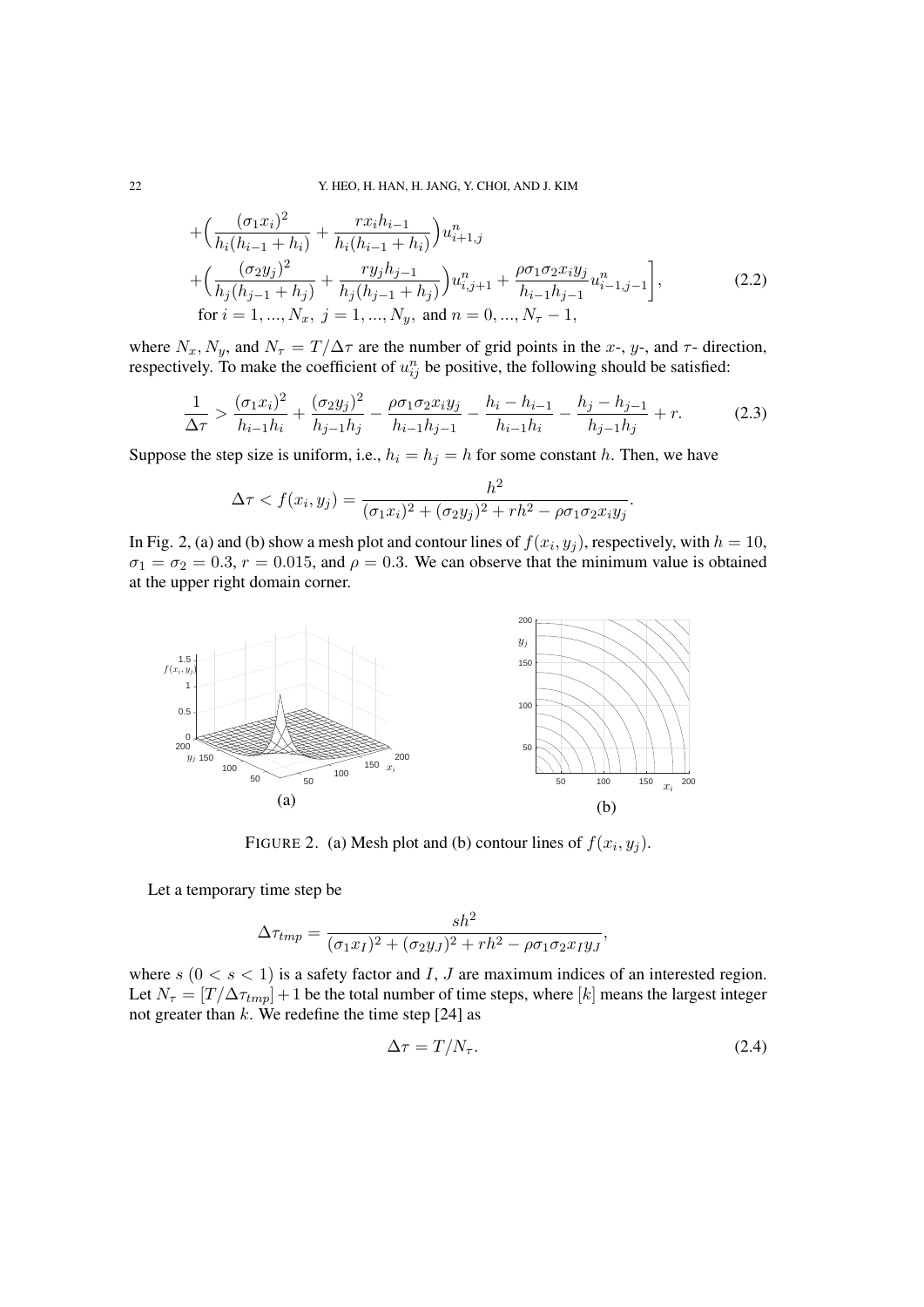Then, from Eq. (2.3) with  $y_j = x_i$  and  $h_j = h_i$ , we have

$$
h_i = \frac{1}{s} \times \frac{(\sigma_1^2 + \sigma_2^2)x_i^2/h_{i-1} + 2}{s/\Delta\tau + \rho\sigma_1\sigma_2x_i^2/h_{i-1}^2 + 2/h_{i-1} - r}, \text{ for } i > I,
$$
 (2.5)

where  $1/s$  is a safety factor. Uniform grid  $(h = 4)$  is used up to an index *I* and then nonuniform grid (2.5) is used. Fig. 3 shows  $h_i$  against index *i* with  $s = 0.99$ ,  $\sigma_1 = \sigma_2 = 0.3$ ,  $r = 0.015$ ,  $\rho = 0.3$ , and  $\Delta \tau = 0.0076$ . Now, we describe the main process of the proposed



FIGURE 3. Grid size *h<sup>i</sup>* .

algorithm. We set the grid size  $h_i$  using uniform grid and Eq. (2.5). Then, we solve the Eq. (2.2) by using a hybrid boundary condition: a linear boundary condition is applied at  $x = 0$ or  $y = 0$ , and the computation domain is reduced by one grid in each direction at the other boundaries. Therefore, as we proceed the computation, the domain size decreases as shown in Fig. 1.

#### 3. NUMERICAL EXPERIMENTS

We numerically compute the European call option and the cash-or-nothing option and then compare with each analytic solution to show the accuracy of our proposed method. We use the relative error to compare the results. The relative error is defined as follows:

$$
error = V_{analytic} - V,
$$

where  $V_{analytic}$  is the analytic solution and V is the numerical solution. All tests were run on a 2*.*7 GHZ Intel PC with 4 GB of RAM loaded with MATLAB 2016a [26].

3.1. European call option of two-asset. First, let us consider a European call option [27] whose payoff is given as

$$
u(x, y, 0) = \max\{x - K_1, y - K_2, 0\},\tag{3.1}
$$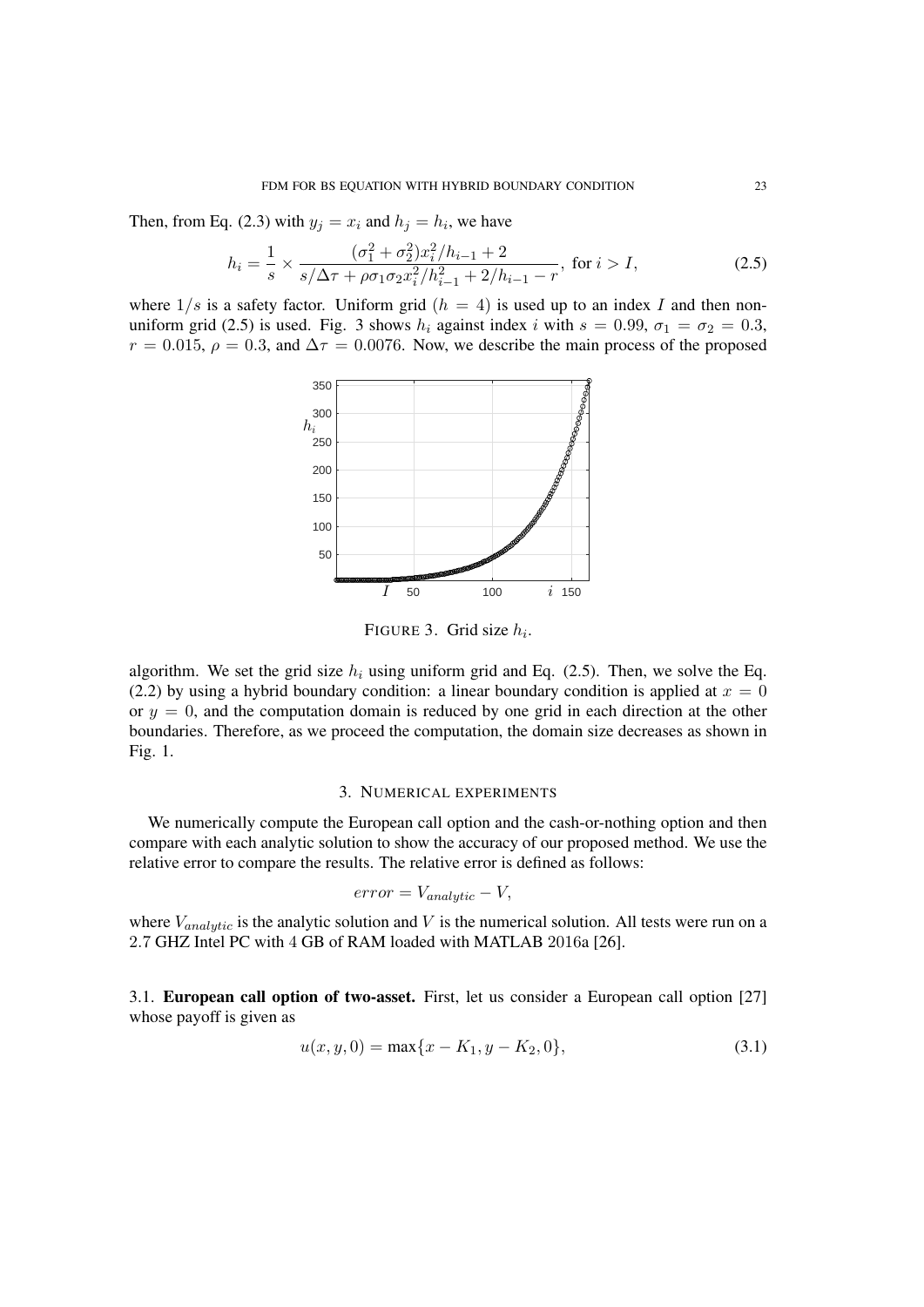where  $K_1$  and  $K_2$  are the strike prices of x and y, respectively. Fig. 4(a) shows the payoff function (3.1). Fig. 4(b)–(d) show the snapshots of the option price at  $\tau = 0.7634$ , 0.8397, and 1, respectively. Here, we used the following parameters:  $s = 0.99$ ,  $\sigma_1 = \sigma_2 = 0.3$ ,  $r = 0.015$ ,  $\rho = 0.3, T = 1, K_1 = K_2 = 100$ , and  $h = 4$ . Using the above-mentioned time step (2.4)



FIGURE 4. (a) Payoff of a European call option on the maximum of two-asset. (b)–(d) Snapshots of European call option at three different times,  $\tau = 0.7634$ , 0*.*8397, and 1, respectively.

and grid (2.5), we solve the European call option as shown in Fig. 4. The analytic solution is given in Appendix. We compared with operator splitting method(OSM) with conventional linear boundary condition, the method we present in the paper can get a more good result, which is shown in the Fig. 5. As shown in the Fig.  $5(a)$ , the price graph calculated by the OSM and conventional linear boundary condition shows that the value decreases toward the end of the domain. The conventional linear boundary condition has difficulty that generates the bad results at boundary when the high correlation in multi-dimensional problem or derivative with nonlinear payoff. However, in Fig. 5(b), the price graph that calculated by proposed method has good result. In addition, we compute the numerical Greeks and compare the difference with the analytic Greeks. The variables used here are the same as those used to calculate the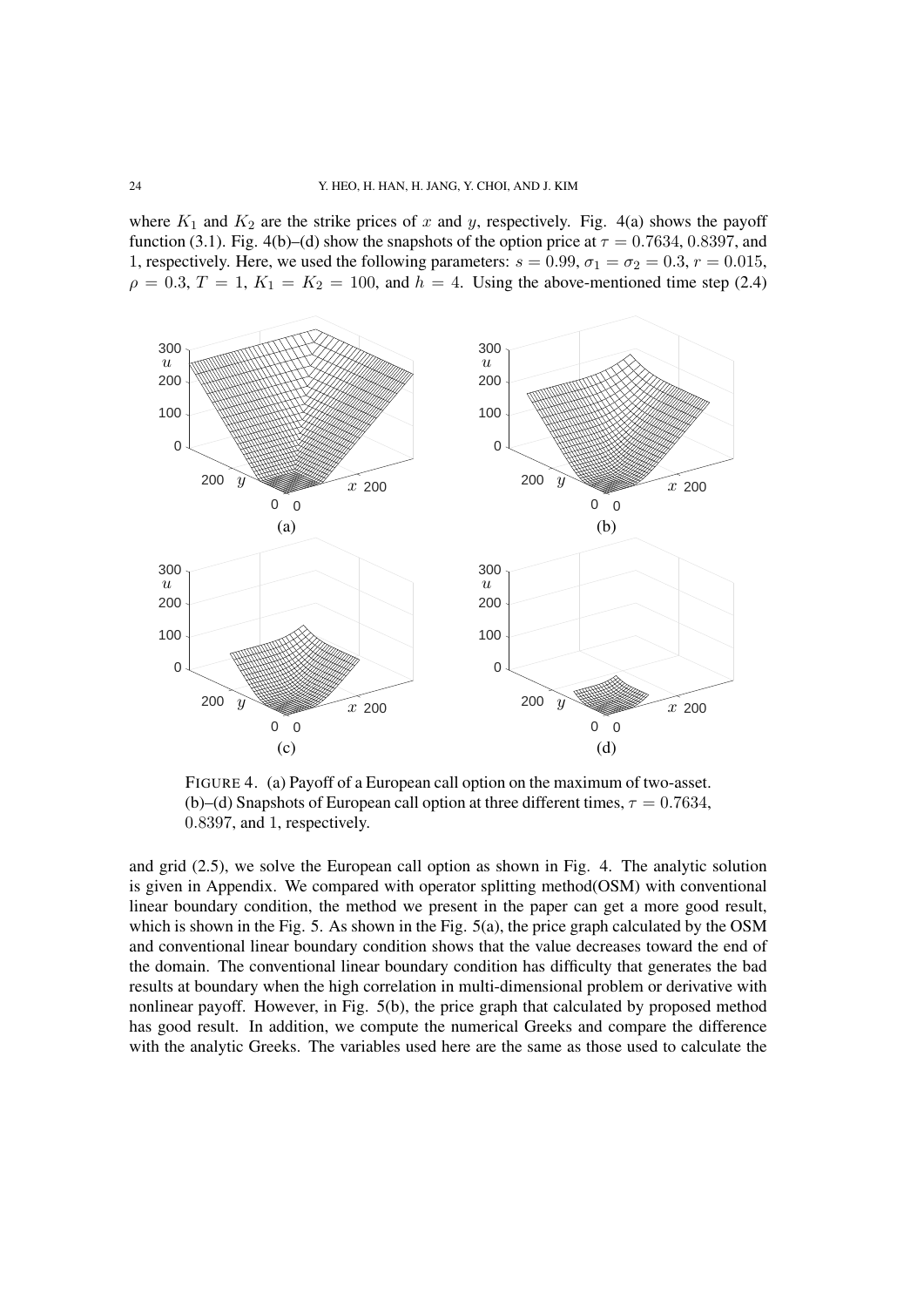

FIGURE 5. (a) European call option price using implicit finite difference scheme (b) European call option price using proposed scheme.

option price. The characters in Table 1 mean that: Delta  $(\Delta)$  is the derivative of the option price relative to the underlying asset,  $\frac{\partial u}{\partial x}$  and  $\frac{\partial u}{\partial y}$ . Gamma (Γ) is the second derivative of the option price,  $\frac{\partial^2 u}{\partial x^2}$ ,  $\frac{\partial^2 u}{\partial y^2}$ , and  $\frac{\partial^2 u}{\partial x \partial y}$ . Theta ( $\Theta$ ) is the derivative of the option price over time,  $\frac{\partial u}{\partial t}$ . Rho (*R*) is the derivative of the option price with respect to the risk-free interest rate,  $\frac{\partial u}{\partial r}$ . Vega (*V*) is the derivative of option price with respect to volatility,  $\frac{\partial u}{\partial \sigma_1}$  and  $\frac{\partial u}{\partial \sigma_2}$ . We use finite difference schemes for evaluating the Greeks [28].

$$
\Delta_x = \frac{\partial u}{\partial x} \approx \frac{u(x_{i+1}, y, \tau) - u(x_{i-1}, y, \tau)}{2h},
$$
  
\n
$$
\Delta_y = \frac{\partial u}{\partial y} \approx \frac{u(x, y_{j+1}, \tau) - u(x, y_{j-1}, \tau)}{2h},
$$
  
\n
$$
\Gamma_{xx} = \frac{\partial^2 u}{\partial x^2} \approx \frac{u(x_{i+1}, y, \tau) - 2u(x, y, \tau) + u(x_{i-1}, y, \tau)}{h^2},
$$
  
\n
$$
\Gamma_{yy} = \frac{\partial^2 u}{\partial y^2} \approx \frac{u(x, y_{j+1}, \tau) - 2u(x, y, \tau) + u(x, y_{j-1}, \tau)}{h^2},
$$
  
\n
$$
\Gamma_{xy} = \frac{\partial^2 u}{\partial x \partial y} \approx \frac{u(x_{i+1}, y_{j+1}, \tau) - u(x_{i-1}, y_{j+1}, \tau) - u(x_{i+1}, y_{j-1}, \tau) + u(x_{i-1}, y_{j-1}, \tau)}{4h^2},
$$
  
\n
$$
\Theta = -\frac{\partial u}{\partial \tau} \approx -\frac{u(x, y, \tau + \Delta \tau) - u(x, y, \tau - \Delta \tau)}{2\Delta \tau},
$$
  
\n
$$
\mathcal{R} = \frac{\partial u}{\partial r} \approx \frac{u(x, y, \tau; r + \Delta r) - u(x, y, \tau; r - \Delta r)}{2\Delta r},
$$
  
\n
$$
\mathcal{V}_x = \frac{\partial u}{\partial \sigma_1} \approx \frac{u(x, y, \tau; \sigma_1 + \Delta \sigma_1) - u(x, y, \tau; \sigma_1 - \Delta \sigma_1)}{2\Delta \sigma_1},
$$
  
\n
$$
\mathcal{V}_y = \frac{\partial u}{\partial \sigma_2} \approx \frac{u(x, y, \tau; \sigma_2 + \Delta \sigma_2) - u(x, y, \tau; \sigma_2 - \Delta \sigma_2)}{2\Delta \sigma_2}.
$$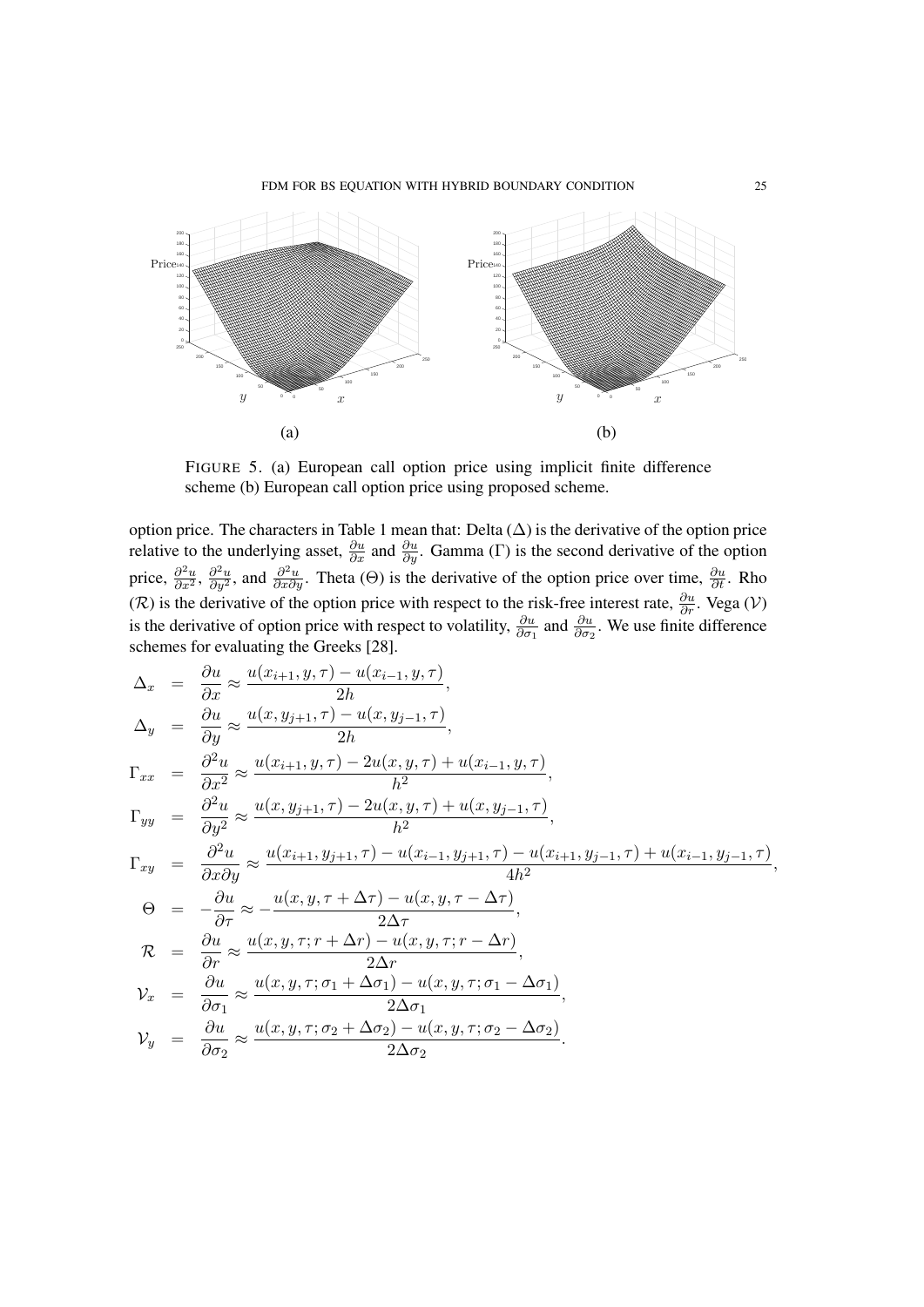Table 1 lists the price and the Greeks of European call option and error at current price,  $(x, y)$ (100*,* 100).

| Case               | u             | $\Delta_{\bm r}$ | $\Delta_y$ | $\Gamma_{xx}$   | $\Gamma_{yy}$   |
|--------------------|---------------|------------------|------------|-----------------|-----------------|
| Analytic solution  | 20.6131       | 0.4282           | 0.4284     | 0.0129          | 0.0129          |
| Numerical solution | 20.5899       | 0.4231           | 0.4267     | 0.0126          | 0.0128          |
| Error              | 0.0232        | 0.0051           | 0.0017     | 0.0003          | 0.0001          |
| Case               | $\Gamma_{xy}$ | $_{(\neg)}$      | R          | $\mathcal{V}_x$ | $\mathcal{V}_u$ |
| Analytic solution  | $-0.0061$     | 10.9966          | 65.0680    | 33.3215         | 33.3215         |
| Numerical solution | $-0.0060$     | 10.8658          | 49.2500    | 32.7857         | 32.9264         |
| Error              | 0.0001        | 0.1308           | 15.818     | 0.5358          | 0.3951          |

TABLE 1. Price and the Greeks of European call option and error at current price,  $(x, y) = (100, 100)$ .

3.2. Two-asset Cash-or-Nothing Option. Next, we consider the two-asset cash-or-nothing option [27]. The payoff of the option is given as

$$
u(x, y, 0) = \begin{cases} \text{Cash} & \text{if } x \ge K_1 \text{ and } y \ge K_2, \\ 0 & \text{otherwise,} \end{cases}
$$
 (3.2)

where  $K_1$  and  $K_2$  are the strike prices of x and y, respectively (see Fig. 6 (a)). The analytic solution is obtained from a closed-form solution, which is provided in Appendix. The parameters used are:  $\sigma_1 = \sigma_2 = 0.3$ ,  $r = 0.015$ ,  $\rho = 0.3$ ,  $T = 1$ , Cash = 100,  $K_1 = K_2 = 100$ and  $h = 4$ . Because cash-or-nothing option has a rapid evolution at the strike price point, we wrap the strick price point and solve Eq. (2.2) by using the proposed scheme. We calculate the cash-or-nothing option and its Greeks just as we did for the European call option. Fig. 6 shows the payoff function and snapshots of the solution at three different times. Fig. 7 show the prices of the options borrowed by the OSM and proposed methods, respectively. Unlike the Fig. 5, noticeable differences between Fig. 7(a) and Fig. 7(b) are not identifiable. The reason for this comes from the payoff structure of cash or nothing option. Table 2 lists the price and the Greeks of cash-or-nothing option and error at current price,  $(x, y) = (100, 100)$ .

Checking the results in Tables 1 and 2 confirm that the analytic solution and numerical solution values are similar in almost all cases. This is effective because you can get similar value to the analytic solution like the above results without solving linear boundary treatment problems.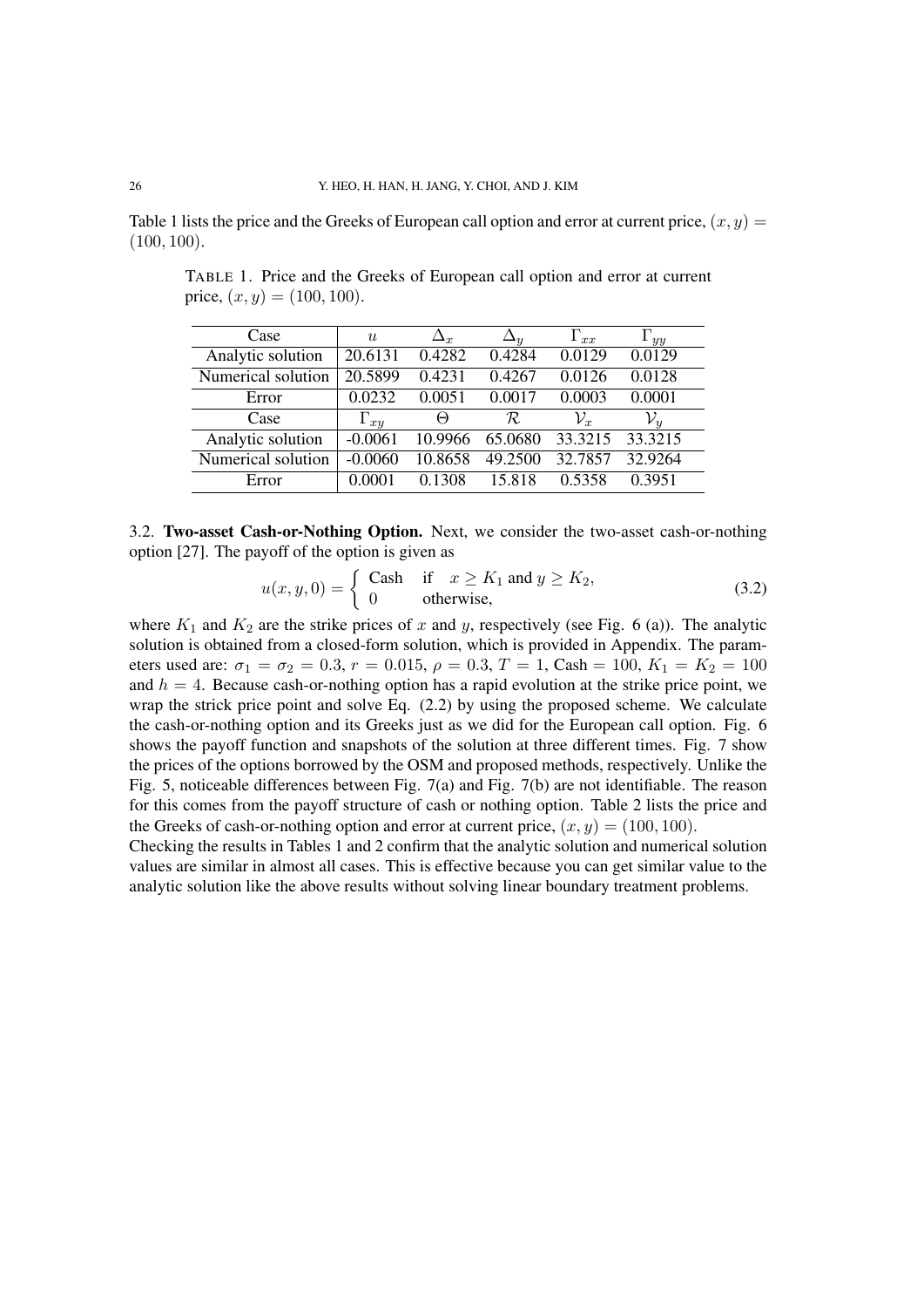

FIGURE 6. (a) Payoff of a cash-or-nothing option of two-asset. (b)–(d) Snapshots of cash-or-nothing option at three different times,  $\tau = 0.8451, 0.9014$ , and 1, respectively.



FIGURE 7. (a) European cash or nothing option price using implicit finite difference scheme (b) European cash or nothing option price using proposed scheme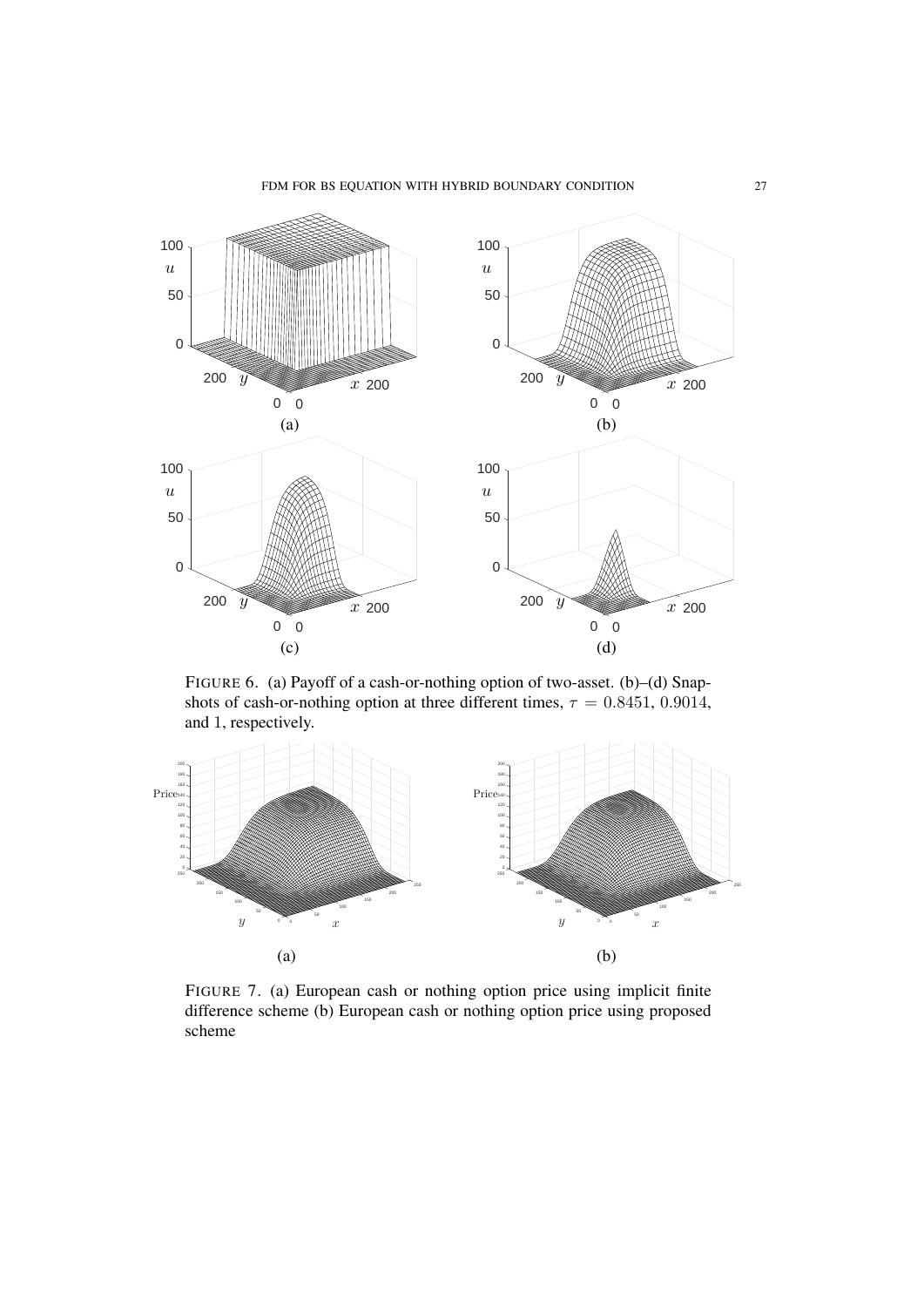TABLE 2. Price and the Greeks of cash-or-nothing option and error at current price,  $(x, y) = (100, 100)$ .

| Case               | $\boldsymbol{u}$ | $\Delta_x$ | $\Delta_y$ | $\Gamma_{xx}$   | $\mathbf{1}_{yy}$ |
|--------------------|------------------|------------|------------|-----------------|-------------------|
| Analytic solution  | 25.6305          | 0.6111     | 0.6111     | $-0.0187$       | $-0.0187$         |
| Numerical solution | 25.4787          | 0.5971     | 0.6001     | $-0.0188$       | $-0.0183$         |
| Error              | 0.1518           | 0.0140     | 0.0110     | 0.0001          | $-0.0004$         |
| Case               | $\Gamma_{xy}$    | $\Theta$   | R          | $\mathcal{V}_x$ | $\mathcal{V}_u$   |
| Analytic solution  | 0.0224           | $-3.6166$  | 96.8067    | $-12.4815$      | $-12.4815$        |
| Numerical solution | 0.0220           | $-2.4106$  | 73.3093    | $-12.5675$      | $-12.4459$        |
| Error              | 0.0004           | $-1,2060$  | 23.4974    | 0.0860          | $-0.0356$         |

## 4. CONCLUSION

In this article, we proposed the accurate explicit hybrid finite difference method for the twodimensional BS equation. The proposed method can avoid the numerical boundary treatment problem of the cross derivatives at the domain corner. The main idea of the algorithm is reducing the computational domain by each direction so that we do not need boundary conditions. Numerical tests for the pricing and Greeks of the two-asset European options demonstrate the accuracy and efficiency of the proposed algorithm.

## APPENDIX

The closed-form formula for the option price (3.1) given in [27] is as follows:

$$
u(x, y, T) = xM(d_1, d; \rho_1) + yM(d_2, -d + \sigma\sqrt{T}; \rho_2)
$$
  

$$
-Xe^{-rT}\Big[1 - M\big(-d_1 + \sigma_1\sqrt{T}, -d_2 + \sigma_2\sqrt{T}; \rho\big)\Big],
$$
  
where  $d = \frac{\ln(x/y) + 0.5\sigma^2 T}{\sigma\sqrt{T}}, d_1 = \frac{\ln(x/X) + (r + 0.5\sigma_1^2)T}{\sigma_1\sqrt{T}}, d_2 = \frac{\ln(y/X) + (r + 0.5\sigma_2^2)T}{\sigma_2\sqrt{T}},$   
 $\sigma = \sqrt{\sigma_1^2 + \sigma_2^2 - 2\rho\sigma_1\sigma_2}, \rho_1 = (\sigma_1 - \rho\sigma_2)/\sigma, \text{ and } \rho_2 = (\sigma_2 - \rho\sigma_1)/\sigma.$ 

 $M(m, n; \rho)$  is a standard cumulative normal distribution function:

$$
M(m, n; \rho) = \frac{1}{2\pi\sqrt{1-\rho^2}} \int_{-\infty}^m \int_{-\infty}^n e^{-\frac{\xi^2 - 2\rho\xi\eta + \eta^2}{2(1-\rho^2)}} d\xi \, d\eta.
$$

```
%%%%%%%%%% Option value %%%%%%%%%%
clear; sigma1=0.3; sigma2=0.3; r=0.015; rho=0.3; T=1; X=100;
x=100;y=100; sig=sqrt(sigma1ˆ2+sigma2ˆ2-2*rho*sigma1*sigma2);
rho1=(sigma1-rho*sigma2)/sig; rho2=(sigma2-rho*sigma1)/sig;
d=(\log(x/y)+0.5*sig^2*T)/(sig*sqrt(T));y1 = (log(x/X) + 0.5*signal^2*T)/(sig*sqrt(T));y2 = (log(y/X) + 0.5 * sigma2^2 * T) / (sig*sqrt(T));V=x*mvncdf([y1 d],[0 0],[1 rho1; rho1 1]) ...
```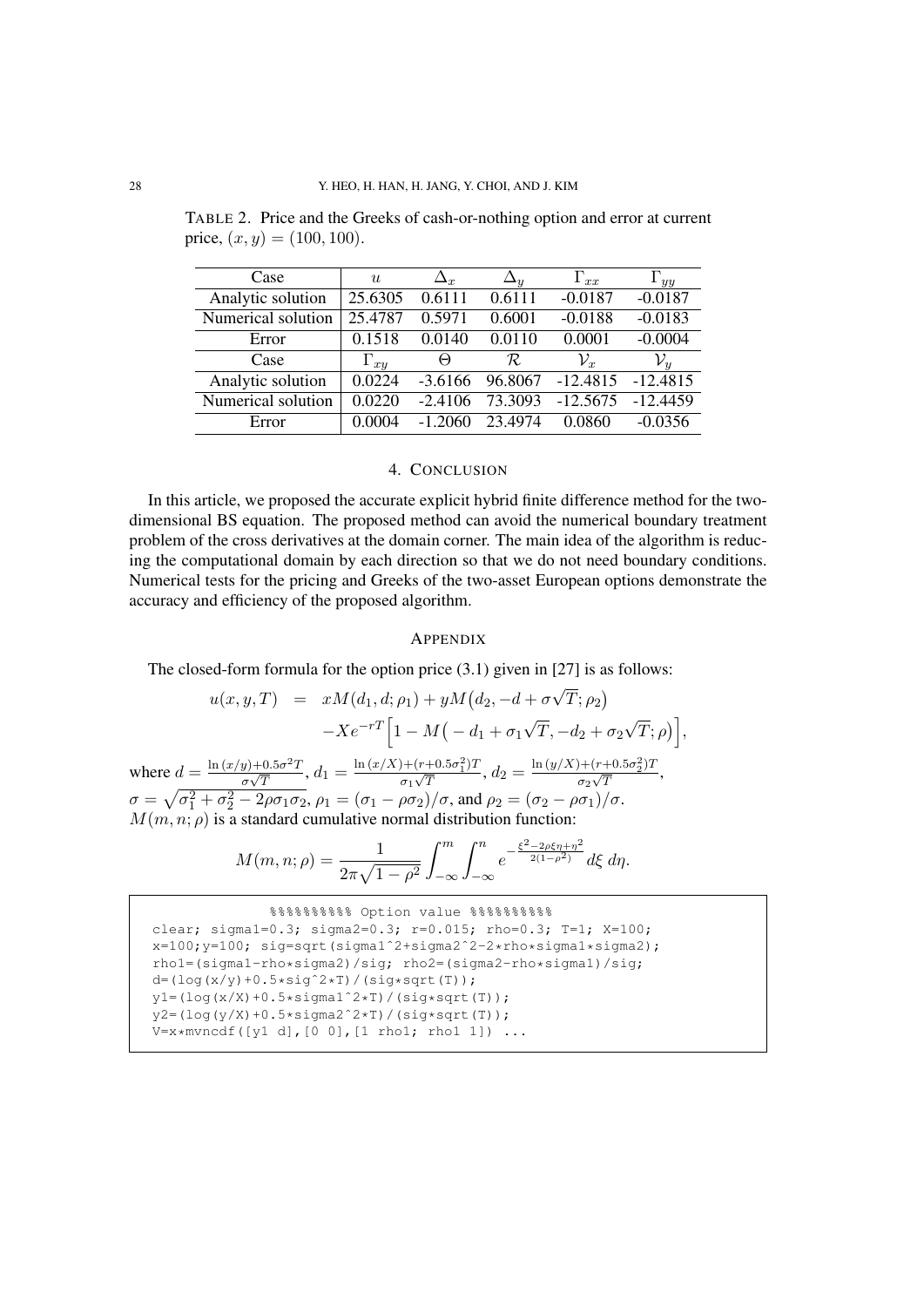```
+y*mvncdf([y2 -d+sig*sqrt(T)],[0 0],[1 rho2; rho2 1]) ...
-X*exp(-r*T)*(1-mvncdf([-y1+signal*sqrt(T) ...-y2+sigma2*sqrt(T)], [0 0], [1 rho; rho 1]))
```
The closed-form formula for the option price (3.2) given in [27] is as follows:

$$
u(x, y, \tau) = Ke^{-r\tau}M(\alpha, \beta; \rho),
$$

where  $\alpha = \frac{\ln{(x/K_1)+(r-\sigma_1^2/2)\tau}}{\sigma_1\sqrt{\tau}}$  $\frac{\partial^2 f}{\partial \sigma_1 \sqrt{\tau}}, \beta = \frac{\ln{(y/K_2)+(r-\sigma_2^2/2)\tau}}{\sigma_2 \sqrt{\tau}}$  $\frac{\sigma_2\sqrt{\tau}}{\sigma_2\sqrt{\tau}}$ .

```
%%%%%%%%% Option value %%%%%%%%%%
clear;tau=0.5;K1=100;K2=100; Cash=100;r=0.03;
sig1=0.3;sig2=0.3;rho=0.5;x=100;y=100;
a=(\log(x/K1)+(r-sig1^2/2)*tau) / (sigl *sqrt(tau));
b=(log(y/K2)+(r-sig2^2/2)*tau)/(sig2*sqrt(tau));
V=Cash*exp(-r*tau)*mvncdf([a b],[0 0],[1 rho;rho 1])
```
#### **REFERENCES**

- [1] J. Topper, *Financial Engineering with Finite Elements*, John Wiley & Sons., 2005.
- [2] P. Wilmott, J. Dewynneand, and S. Howisson, *Option Pricing: Mathematical Models and Computation*, Oxford Press, Oxford, 1993.
- [3] R. Seydel, *Tools for Computational Finance*, Springer-Verlag, Berlin, 2003.
- [4] Y. Achdou and P. Olivier, *Computational methods for option pricing*, Society for Industrial and Applied Mathematics, 2005.
- [5] M. Mrazek, J. Pospisil and T. Sobotka, *On calibration of stochastic and fractional stochastic volatility models*, European Journal of Operational Research, 254 (2016), 1036–1046.
- [6] M. Alghalith, *Pricing the American options using the Black& Scholes pricing formula*, Physica A. 2018.
- [7] N.Laskin, *Valuing options in shot noise market*, Physica A, 502 (2018), 518–533.
- [8] L. Lin, Y. Li, and J. Wu, *The pricing of European options on two underlying assets with delays*, Physica A, 495 (2018), 143–151.
- [9] F. Black and S. Myron, *The pricing of options and corporate liabilities*, Journal of political economy, 81 (1973), 637–654.
- [10] A. Eckner, *Computational techniques for basic affine models of portfolio credit risk*, Journal of Computational Finance, 13 (2009) 63–102.
- [11] A. Mortensen, *Semi-Analytical Valuation of Basket Credit Derivatives in Intensity-Based Models*, The journal of derivatives, 13 (2006), 8–26.
- [12] P. Boyle, M. Broadie and P. Glasserman, *Monte Carlo methods for security pricing*, Journal of Economic Dynamics & Control, 21 (1997), 1267–1321.
- [13] C.Z. Mooney, *Monte Carlo Simulation*, Sage, London, 116, 1997.
- [14] C.J. Wang and M.Y. Kao, *Optimal search for parameters in Monte Carlo simulation for derivative pricing*, European Journal of Operational Research, 249 (2016), 683–690.
- [15] G.N. Milstein, M. V. Tretyakov, *Numerical analysis of Monte Carlo evaluation of Greeks by finite differences*, Journal of Computational Finance, 8 (2005), 1–34.
- [16] Z. Cen and L. Anbo, *A robust and accurate finite difference method for a generalized Black-Scholes equation*, Journal of Computational and Applied Mathematics, 2350 (2011), 3728–3733.
- [17] D. Tavella and C. Randall, *Pricing Financial Instruments: the Finite Difference Method*, John Wiley & Sons. 2000.